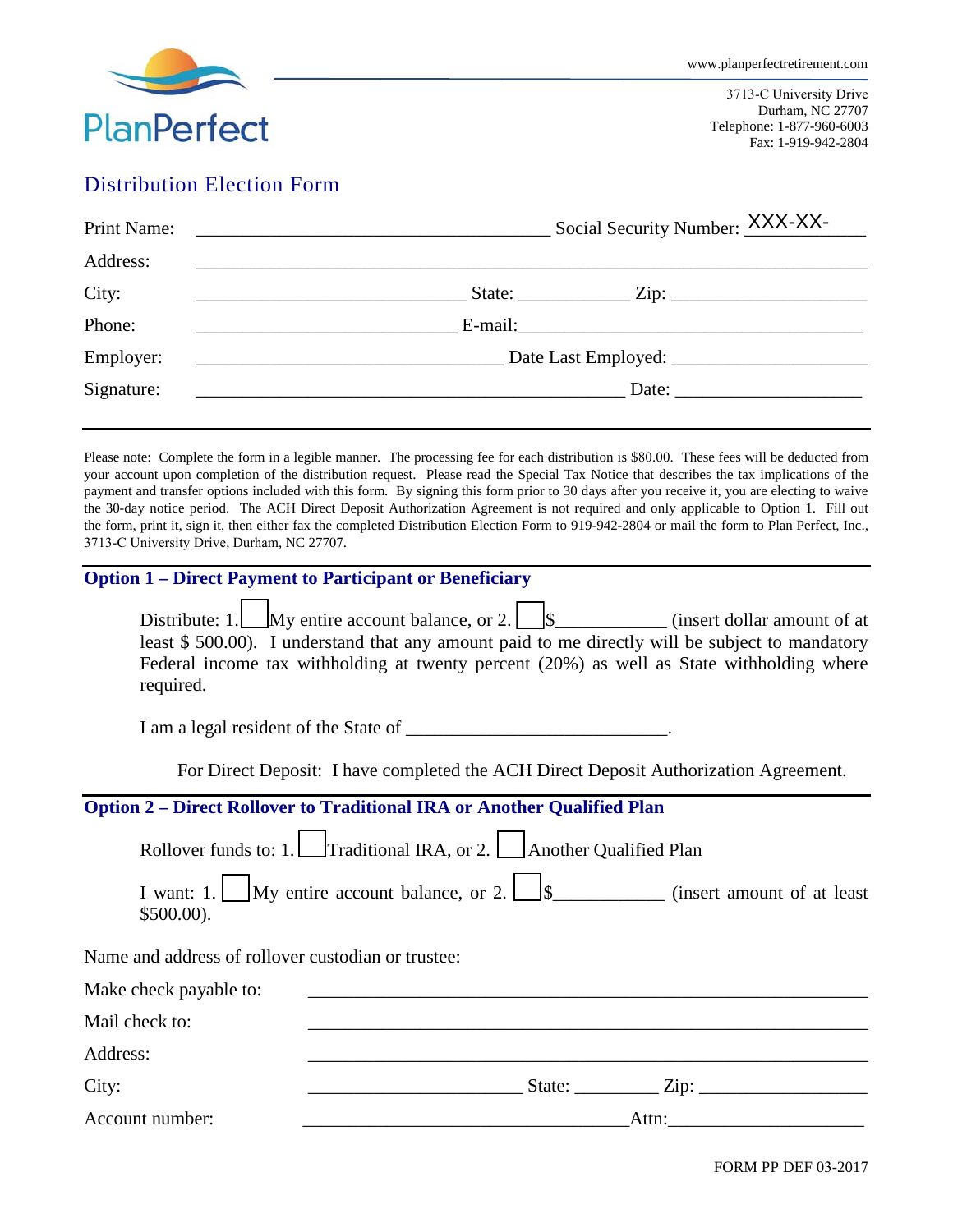

3713-C University Drive Durham, NC 27707 Telephone: 1-877-960-6003 Fax: 1-919-942-2804

# ACH Direct Deposit Authorization Agreement

- For your security, and to assure an accurate transfer of funds, complete this entire form in a legible manner and attach a voided check where indicated below.
- The routing and account numbers on this form must be identical to the routing and account numbers on your voided check.
- The payer name on the voided check must match the plan participant's name.
- If a voided check is not available, or if the account number or routing number provided on this form is different than on the voided check, include a letter from the bank or financial institution on their letterhead. Have the letter signed by an authorized representative of the bank and indicate the name of the account holder and provide the routing and account numbers to be used by PlanPerfect, Inc. for ACH purposes.

I hereby authorize PlanPerfect, Inc. to initiate credit entries or such adjusting entries, either debit or credit which are necessary for corrections, to my checking or savings account indicated below and the financial institution named below to credit (or debit) the same to such account.

| <b>Financial Institution</b> |                                                     | Checking                                                                                                                                                                                                                                                                                                                                                                                                                                                  | <b>Savings</b> |
|------------------------------|-----------------------------------------------------|-----------------------------------------------------------------------------------------------------------------------------------------------------------------------------------------------------------------------------------------------------------------------------------------------------------------------------------------------------------------------------------------------------------------------------------------------------------|----------------|
| Address:                     |                                                     |                                                                                                                                                                                                                                                                                                                                                                                                                                                           |                |
| City:                        |                                                     | Zip:                                                                                                                                                                                                                                                                                                                                                                                                                                                      |                |
| Routing Number:              |                                                     | Account Number:                                                                                                                                                                                                                                                                                                                                                                                                                                           |                |
|                              | reasonable opportunity to act on it.                | This authority is to remain in full force and effect until PlanPerfect, Inc. has received written<br>notification of i ts t ermination i n s uch t ime a nd i n s uch m anner as t o a fford PlanPerfect, Inc. a                                                                                                                                                                                                                                          |                |
| Print Name:                  |                                                     | Social Security Number: XXX-XX-                                                                                                                                                                                                                                                                                                                                                                                                                           |                |
| Address:                     |                                                     |                                                                                                                                                                                                                                                                                                                                                                                                                                                           |                |
| City:                        |                                                     | Zip:<br>State: $\frac{1}{\sqrt{1-\frac{1}{2}} \cdot \frac{1}{2} \cdot \frac{1}{2} \cdot \frac{1}{2} \cdot \frac{1}{2} \cdot \frac{1}{2} \cdot \frac{1}{2} \cdot \frac{1}{2} \cdot \frac{1}{2} \cdot \frac{1}{2} \cdot \frac{1}{2} \cdot \frac{1}{2} \cdot \frac{1}{2} \cdot \frac{1}{2} \cdot \frac{1}{2} \cdot \frac{1}{2} \cdot \frac{1}{2} \cdot \frac{1}{2} \cdot \frac{1}{2} \cdot \frac{1}{2} \cdot \frac{1}{2} \cdot \frac{1}{2} \cdot \frac{1}{2$ |                |
| Employer:                    | <u> 1980 - Johann Barbara, martxa eta politikar</u> | Phone:                                                                                                                                                                                                                                                                                                                                                                                                                                                    |                |
| Signature:                   |                                                     | Date: $\qquad \qquad$                                                                                                                                                                                                                                                                                                                                                                                                                                     |                |
|                              | ATTACH A VOIDED CHECK HERE                          |                                                                                                                                                                                                                                                                                                                                                                                                                                                           |                |
|                              |                                                     |                                                                                                                                                                                                                                                                                                                                                                                                                                                           |                |
|                              |                                                     |                                                                                                                                                                                                                                                                                                                                                                                                                                                           |                |
|                              |                                                     |                                                                                                                                                                                                                                                                                                                                                                                                                                                           |                |
|                              |                                                     |                                                                                                                                                                                                                                                                                                                                                                                                                                                           |                |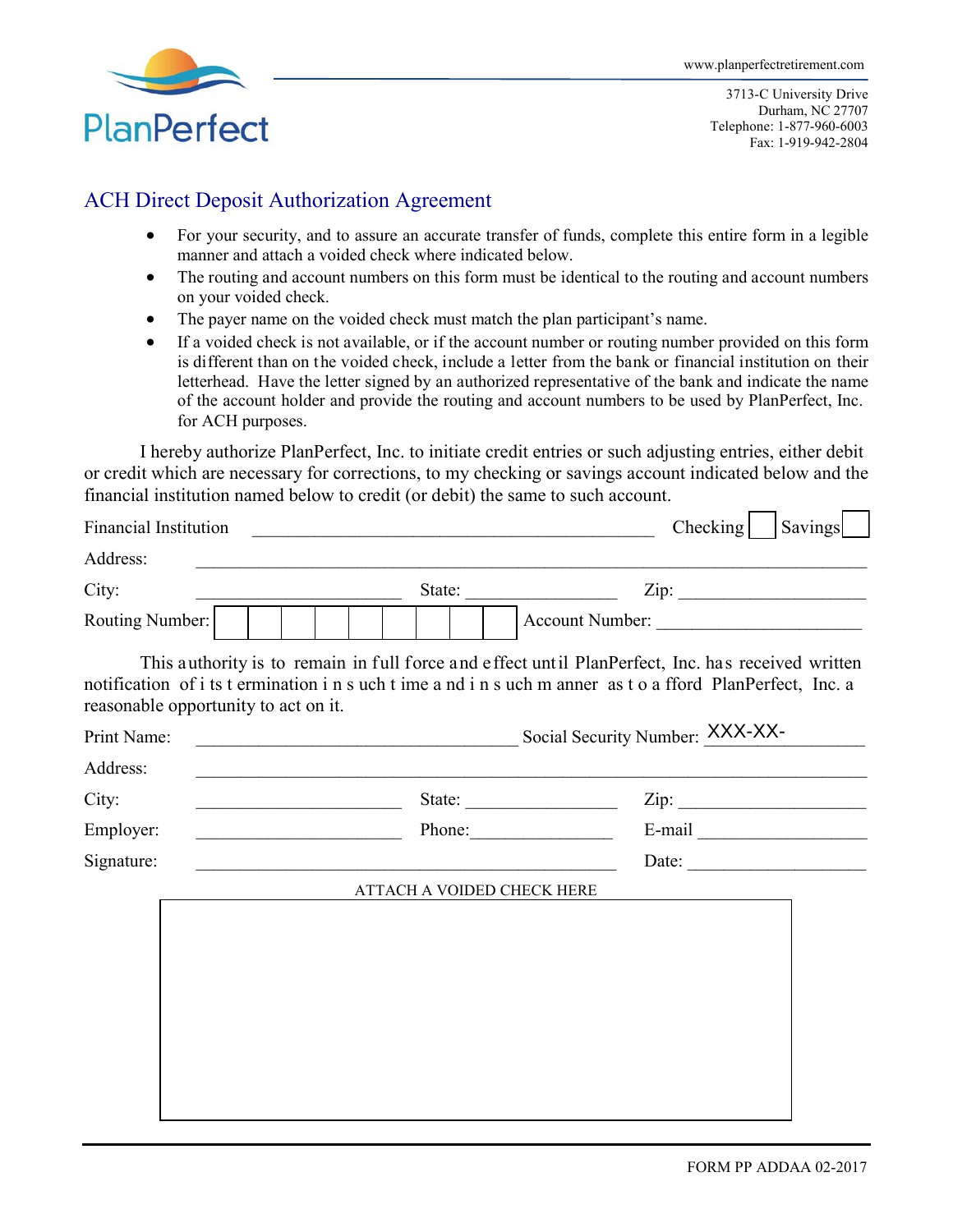# **SPECIAL TAX NOTICE REGARDING PLAN PAYMENTS**

# For Payments Not From a Designated Roth Account

# **YOUR ROLLOVER OPTIONS**

You are receiving this notice because all or a portion of a payment you are receiving from the employer qualified retirement plan (the "Plan") is eligible to be rolled over to an IRA or an employer plan. This notice is intended to help you decide whether to do such a rollover.

This notice describes the rollover rules that apply to payments from the Plan that are not from a designated Roth account (a type of account with special tax rules in some employer plans). If you also receive a payment from a designated Roth account in the Plan, you will be provided a different notice for that payment, and the Plan administrator or the payor will tell you the amount that is being paid from each account.

Rules that apply to most payments from a plan are described in the "General Information About Rollovers" section. Special rules that only apply in certain circumstances are described in the "Special Rules and Options" section.

# **GENERAL INFORMATION ABOUT ROLLOVERS**

#### **How can a rollover affect my taxes?**

You will be taxed on a payment from the Plan if you do not roll it over. If you are under age 59½ and do not do a rollover, you will also have to pay a 10% additional income tax on early distributions (generally, distributions made before age 59½), unless an exception applies. However, if you do a rollover, you will not have to pay tax until you receive payments later and the 10% additional income tax will not apply if those payments are made after you are age 59<sup>1/2</sup> (or if an exception applies).

#### **What types of retirement accounts and plans may accept my rollover?**

You may roll over the payment to either an IRA (an individual retirement account or individual retirement annuity) or an employer plan (a tax-qualified plan, section 403(b) plan, or governmental section 457(b) plan) that will accept the rollover. The rules of the IRA or employer plan that holds the rollover will determine your investment options, fees, and rights to payment from the IRA or employer plan (for example, no spousal consent rules apply to IRAs and IRAs may not provide loans). Further, the amount rolled over will become subject to the tax rules that apply to the IRA or employer plan.

# **How do I do a rollover?**

There are two ways to do a rollover. You can do either a direct rollover or a 60-day rollover.

If you do a direct rollover, the Plan will make the payment directly to your IRA or an employer plan. You should contact the IRA sponsor or the administrator of the employer plan for information on how to do a direct rollover.

If you do not do a direct rollover, you may still do a rollover by making a deposit into an IRA or eligible employer plan that will accept it. Generally, you will have 60 days after you receive the payment to make the deposit. If you do not do a direct rollover, the Plan is required to withhold 20% of the payment for federal income taxes (up to the amount of cash and property received other than employer stock). This means that, in order to roll over the entire payment in a 60-day rollover, you must use other funds to make up for the 20% withheld. If you do not roll over the entire amount of the payment, the portion not rolled over will be taxed and will be subject to the 10% additional income tax on early distributions if you are under age 59½ (unless an exception applies).

# **How much may I roll over?**

If you wish to do a rollover, you may roll over all or part of the amount eligible for rollover. Any payment from the Plan is eligible for rollover, except:

- Certain payments spread over a period of at least 10 years or over your life or life expectancy (or the lives or joint life expectancy of you and your beneficiary);
- Required minimum distributions after age 70<sup>1</sup>/<sub>2</sub> (or after death);
- Hardship distributions;
- **ESOP** dividends;
- Corrective distributions of contributions that exceed tax law limitations;
- Loans treated as deemed distributions (for example, loans in default due to missed payments before your employment ends);
- Cost of life insurance paid by the Plan;
- Payments of certain automatic enrollment contributions requested to be withdrawn within 90 days of the first contribution; and
- Amounts treated as distributed because of a prohibited allocation of S corporation stock under an ESOP (also, there will generally be adverse tax consequences if you roll over a distribution of S corporation stock to an IRA).

The Plan administrator or the payor can tell you what portion of a payment is eligible for rollover.

# **If I don't do a rollover, will I have to pay the 10% additional income tax on early distributions?**

If you are under age 59½, you will have to pay the 10% additional income tax on early distributions for any payment from the Plan (including amounts withheld for income tax) that you do not roll over, unless one of the exceptions listed below applies. This tax applies to the part of the distribution that you must include in income and is in addition to the regular income tax on the payment not rolled over.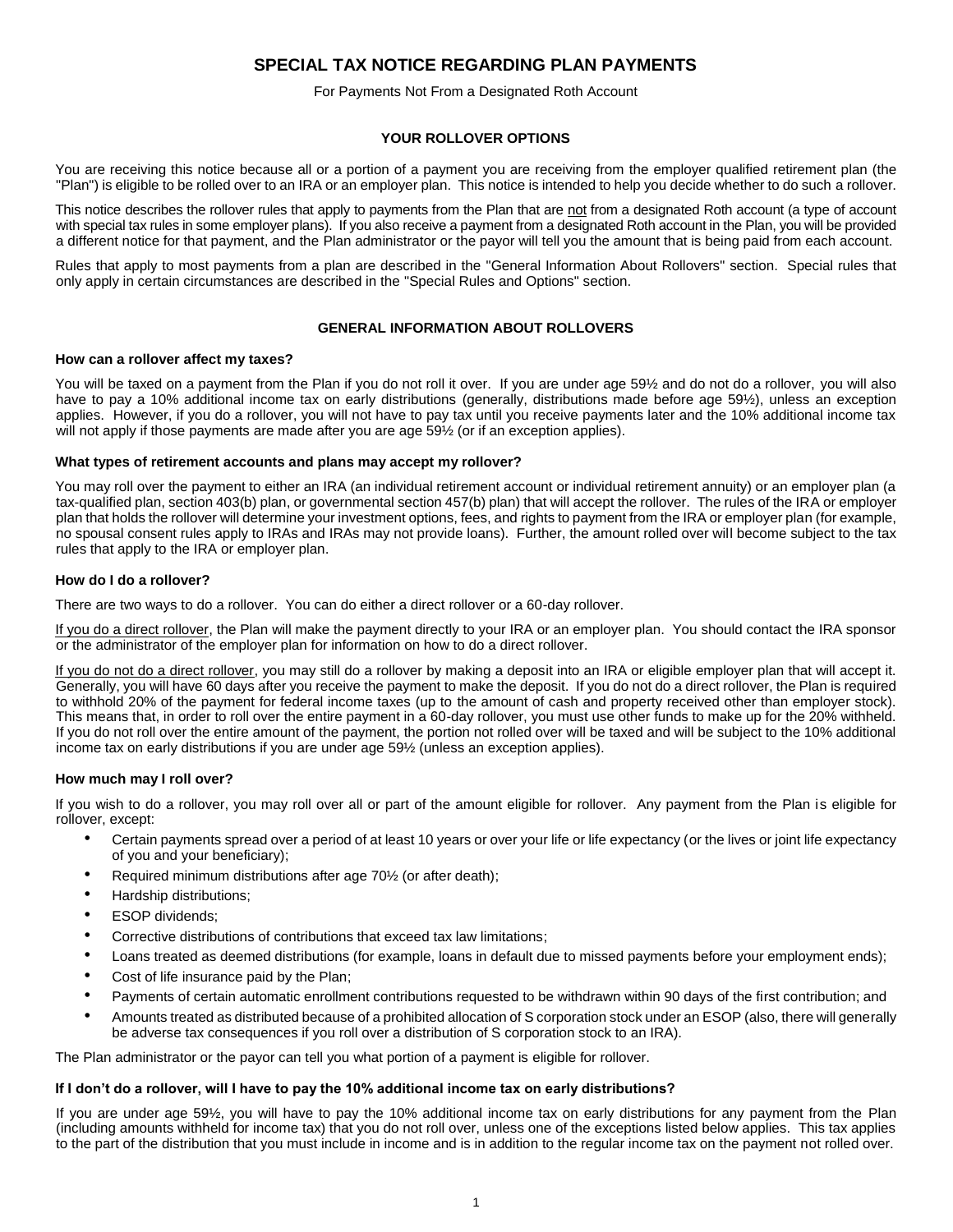The 10% additional income tax does not apply to the following payments from the Plan:

- Payments made after you separate from service if you will be at least age 55 in the year of the separation;
- Payments that start after you separate from service if paid at least annually in equal or close to equal amounts over your life or life expectancy (or the lives or joint life expectancy of you and your beneficiary);
- Payments from a governmental plan made after you separate from service if you are a public safety employee and you will be at least age 50 in the year of the separation;
- Payments made due to disability;
- Payments after your death;
- Payments of ESOP dividends;
- Corrective distributions of contributions that exceed tax law limitations;
- Cost of life insurance paid by the Plan;
- Payments made directly to the government to satisfy a federal tax levy;
- Payments made under a qualified domestic relations order (QDRO);
- Payments up to the amount of your deductible medical expenses (without regard to whether you itemize deductions for the taxable year);
- Certain payments made while you are on active duty if you were a member of a reserve component called to duty after September 11, 2001 for more than 179 days;
- Payments of certain automatic enrollment contributions requested to be withdrawn within 90 days of the first contribution;
- Payments for certain distributions relating to certain federally declared disasters; and
- Phased retirement payments made to federal employees.

# **If I do a rollover to an IRA, will the 10% additional income tax apply to early distributions from the IRA?**

If you receive a payment from an IRA when you are under age 59½, you will have to pay the 10% additional income tax on early distributions on the part of the distribution that you must include in income, unless an exception applies. In general, the exceptions to the 10% additional income tax for early distributions from an IRA are the same as the exceptions listed above for early distributions from a plan. However, there are a few differences for payments from an IRA, including:

- The exception for payments made after you separate from service if you will be at least age 55 in the year of the separation (or age 50 for qualified public safety employees) does not apply.
- The exception for qualified domestic relations orders (QDROs) does not apply (although a special rule applies under which, as part of a divorce or separation agreement, a tax-free transfer may be made directly to an IRA of a spouse or former spouse).
- The exception for payments made at least annually in equal or close to equal amounts over a specified period applies without regard to whether you have had a separation from service.
- There are additional exceptions for (1) payments for qualified higher education expenses, (2) payments up to \$10,000 used in a qualified first-time home purchase, and (3) payments for health insurance premiums after you have received unemployment compensation for 12 consecutive weeks (or would have been eligible to receive unemployment compensation but for self-employed status).

#### **Will I owe State income taxes?**

This notice does not describe any State or local income tax rules (including withholding rules).

# **SPECIAL RULES AND OPTIONS**

# **If your payment includes after-tax contributions**

After-tax contributions included in a payment are not taxed. If a payment is only part of your benefit, an allocable portion of your after-tax contributions is included in the payment, so you cannot take a payment of only after-tax contributions. However, if you have pre-1987 after-tax contributions maintained in a separate account, a special rule may apply to determine whether the after-tax contributions are included in a payment. In addition, special rules apply when you do a rollover, as described below.

You may roll over to an IRA a payment that includes after-tax contributions through either a direct rollover or a 60-day rollover. You must keep track of the aggregate amount of the after-tax contributions in all of your IRAs (in order to determine your taxable income for later payments from the IRAs). If you do a direct rollover of only a portion of the amount paid from the Plan and at the same time the rest is paid to you, the portion directly rolled over consists first of the amount that would be taxable if not rolled over. For example, assume you are receiving a distribution of \$12,000, of which \$2,000 is after-tax contributions. In this case, if you directly roll over \$10,000 to an IRA that is not a Roth IRA, no amount is taxable because the \$2,000 amount not directly rolled over is treated as being after-tax contributions. If you do a direct rollover of the entire amount paid from the Plan to two or more destinations at the same time, you can choose which destination receives the after-tax contributions.

If you do a 60-day rollover to an IRA of only a portion of a payment made to you, the after-tax contributions are treated as rolled over last. For example, assume you are receiving a distribution of \$12,000, of which \$2,000 is after-tax contributions, and no part of the distribution is directly rolled over. In this case, if you roll over \$10,000 to an IRA that is not a Roth IRA in a 60-day rollover, no amount is taxable because the \$2,000 amount not rolled over is treated as being after-tax contributions.

You may roll over to an employer plan all of a payment that includes after-tax contributions, but only through a direct rollover (and only if the receiving plan separately accounts for after-tax contributions and is not a governmental section 457(b) plan). You can do a 60-day rollover to an employer plan of part of a payment that includes after-tax contributions, but only up to the amount of the payment that would be taxable if not rolled over.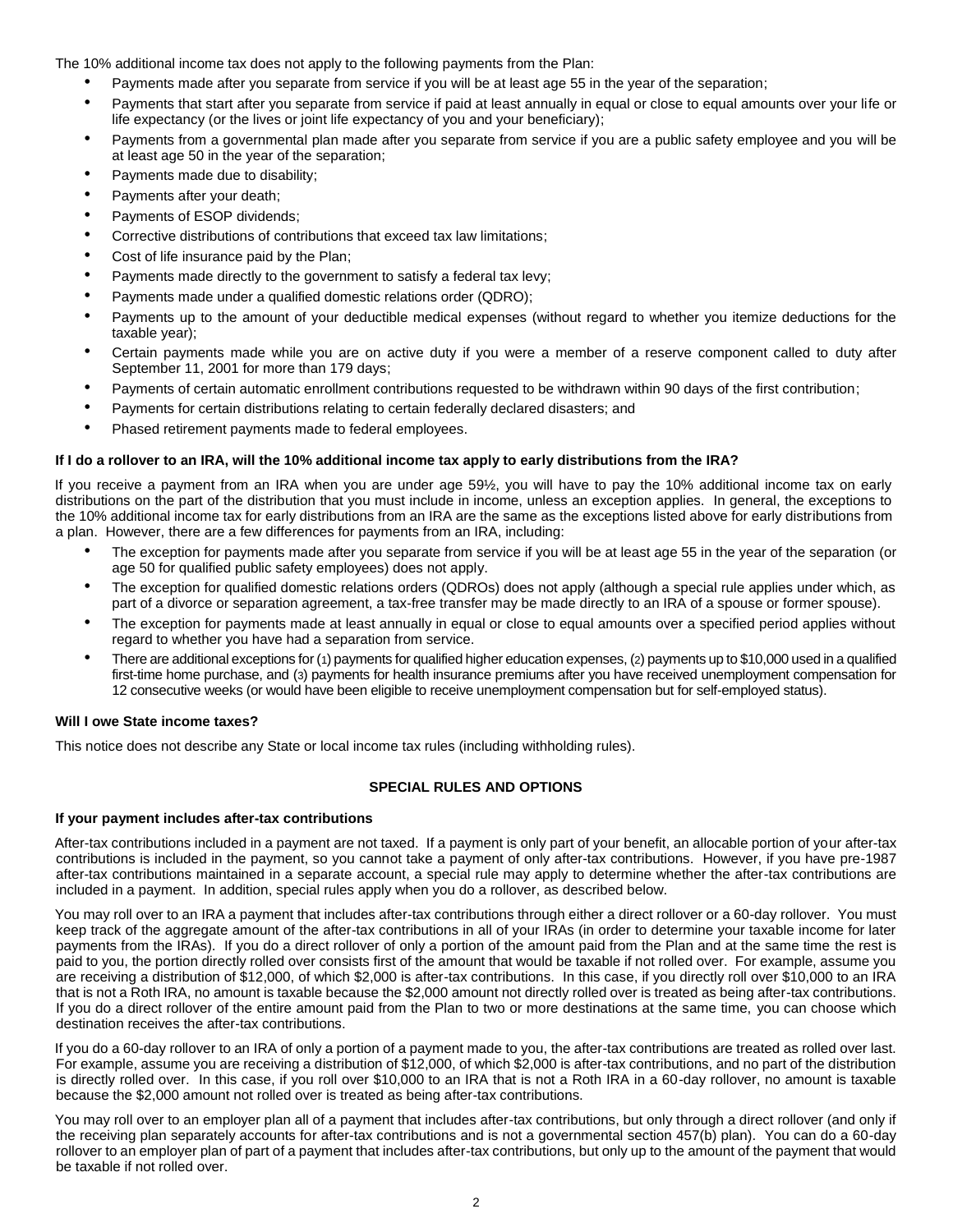# **If you miss the 60-day rollover deadline**

Generally, the 60-day rollover deadline cannot be extended. However, the IRS has the limited authority to waive the deadline under certain extraordinary circumstances, such as when external events prevented you from completing the rollover by the 60-day rollover deadline. Under certain circumstances, you may claim eligibility for a waiver of the 60-day rollover deadline by making a written self-certification. Otherwise, to apply for a waiver from the IRS, you must file a private letter ruling request with the IRS. Private letter ruling requests require the payment of a nonrefundable user fee. For more information, see IRS Publication 590-A, *Contributions to Individual Retirement Arrangements (IRAs)*.

#### **If your payment includes employer stock that you do not roll over**

If you do not do a rollover, you can apply a special rule to payments of employer stock (or other employer securities) that are either attributable to after-tax contributions or paid in a lump sum after separation from service (or after age 59½, disability, or the participant's death). Under the special rule, the net unrealized appreciation on the stock will not be taxed when distributed from the Plan and will be taxed at capital gain rates when you sell the stock. Net unrealized appreciation is generally the increase in the value of employer stock after it was acquired by the Plan. If you do a rollover for a payment that includes employer stock (for example, by selling the stock and rolling over the proceeds within 60 days of the payment), the special rule relating to the distributed employer stock will not apply to any subsequent payments from the IRA or employer plan. The Plan administrator can tell you the amount of any net unrealized appreciation.

#### **If you have an outstanding loan that is being offset**

If you have an outstanding loan from the Plan, your Plan benefit may be offset by the outstanding amount of the loan, typically when your employment ends. The offset amount is treated as a distribution to you at the time of the offset. Generally, you may roll over all or any portion of the offset amount. Any offset amount that is not rolled over will be taxed (including the 10% additional income tax on early distributions, unless an exception applies). You may roll over offset amounts to an IRA or an employer plan (if the terms of the employer plan permit the plan to receive plan loan offset rollovers).

How long you have to complete the rollover depends on what kind of plan loan offset you have. If you have a qualified plan loan offset, you will have until your tax return due date (including extensions) for the tax year during which the offset occurs to complete your rollover. A qualified plan loan offset occurs when a plan loan in good standing is offset because your employer plan terminates, or because you sever from employment. If your plan loan offset occurs for any other reason, then you have 60 days from the date the offset occurs to complete your rollover.

#### **If you were born on or before January 1, 1936**

If you were born on or before January 1, 1936 and receive a lump sum distribution that you do not roll over, special rules for calculating the amount of the tax on the payment might apply to you. For more information, see IRS Publication 575, *Pension and Annuity Income*.

#### **If your payment is from a governmental section 457(b) plan**

If the Plan is a governmental section 457(b) plan, the same rules described elsewhere in this notice generally apply, allowing you to roll over the payment to an IRA or an employer plan that accepts rollovers. One difference is that, if you do not do a rollover, you will not have to pay the 10% additional income tax on early distributions from the Plan even if you are under age 59% (unless the payment is from a separate account holding rollover contributions that were made to the Plan from a tax-qualified plan, a section 403(b) plan, or an IRA). However, if you do a rollover to an IRA or to an employer plan that is not a governmental section 457(b) plan, a later distribution made before age 59½ will be subject to the 10% additional income tax on early distributions (unless an exception applies). Other differences include that you cannot do a rollover if the payment is due to an "unforeseeable emergency" and the special rules under "If your payment includes employer stock that you do not roll over" and "If you were born on or before January 1, 1936" do not apply.

#### **If you are an eligible retired public safety officer and your payment is used to pay for health coverage or qualified long-term care insurance**

If the Plan is a governmental plan, you retired as a public safety officer, and your retirement was by reason of disability or was after normal retirement age, you can exclude from your taxable income Plan payments paid directly as premiums to an accident or health plan (or a qualified long-term care insurance contract) that your employer maintains for you, your spouse, or your dependents, up to a maximum of \$3,000 annually. For this purpose, a public safety officer is a law enforcement officer, firefighter, chaplain, or member of a rescue squad or ambulance crew.

# **If you roll over your payment to a Roth IRA**

If you roll over a payment from the Plan to a Roth IRA, a special rule applies under which the amount of the payment rolled over (reduced by any after-tax amounts) will be taxed. However, the 10% additional income tax on early distributions will not apply (unless you take the amount rolled over out of the Roth IRA within 5 years, counting from January 1 of the year of the rollover).

If you roll over the payment to a Roth IRA, later payments from the Roth IRA that are qualified distributions will not be taxed (including earnings after the rollover). A qualified distribution from a Roth IRA is a payment made after you are age 59½ (or after your death or disability, or as a qualified first-time homebuyer distribution of up to \$10,000) and after you have had a Roth IRA for at least 5 years. In applying this 5-year rule, you count from January 1 of the year for which your first contribution was made to a Roth IRA. Payments from the Roth IRA that are not qualified distributions will be taxed to the extent of earnings after the rollover, including the 10% additional income tax on early distributions (unless an exception applies). You do not have to take required minimum distributions from a Roth IRA during your lifetime. For more information, see IRS Publication 590-A, *Contributions to Individual Retirement Arrangements (IRAs)*, and IRS Publication 590-B, *Distributions from Individual Retirement Arrangements (IRAs).*

#### **If you do a rollover to a designated Roth account in the Plan**

You cannot roll over a distribution to a designated Roth account in another employer's plan. However, you can roll the distribution over into a designated Roth account in the distributing Plan. If you roll over a payment from the Plan to a designated Roth account in the Plan, the amount of the payment rolled over (reduced by any after-tax amounts directly rolled over) will be taxed. However, the 10% additional tax on early distributions will not apply (unless you take the amount rolled over out of the designated Roth account within the 5-year period that begins on January 1 of the year of the rollover).